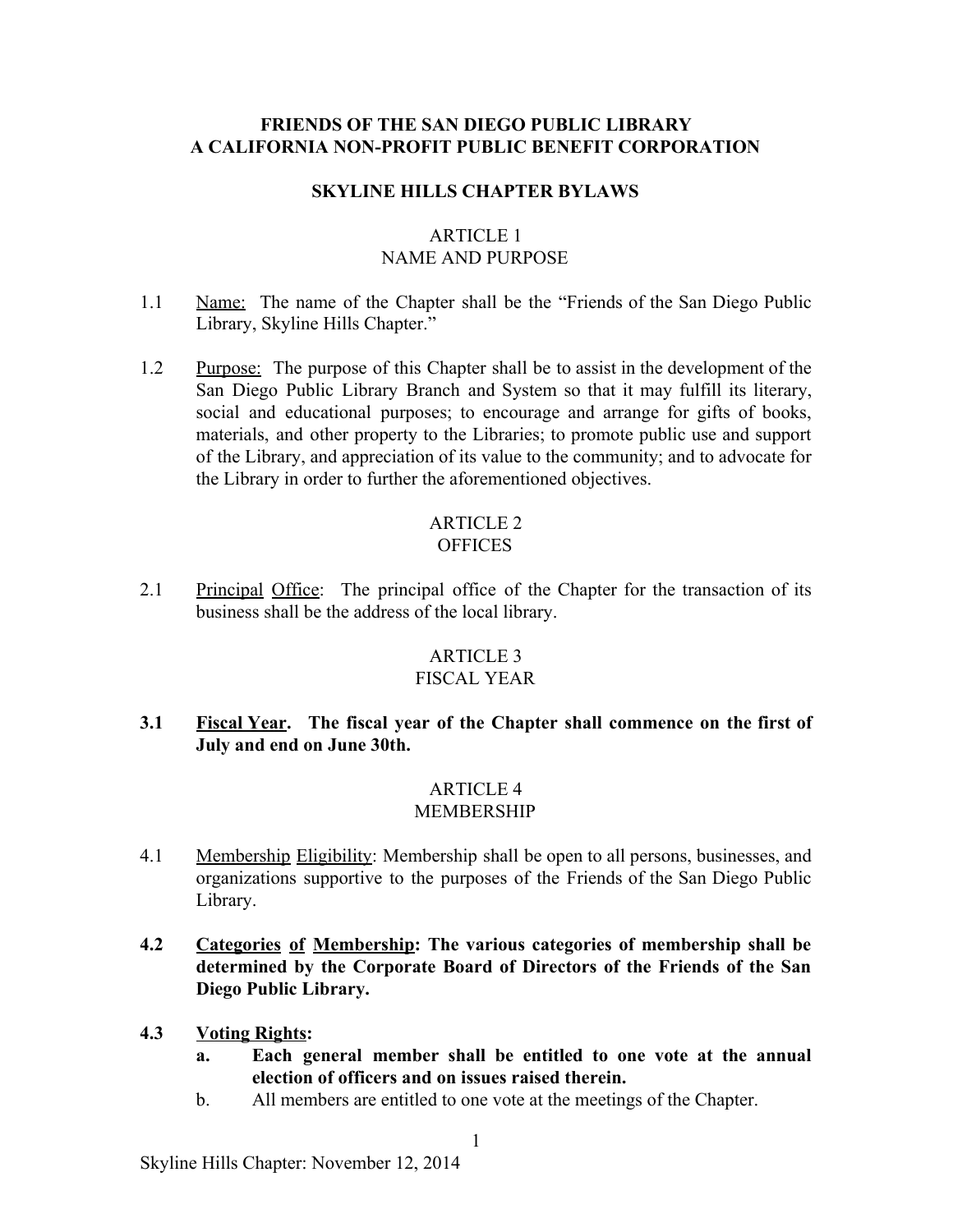- **4.4 Dues: Dues for the various categories of membership shall be set by the Corporate Board of Directors of the Friends of the San Diego Public Library (FSDPL).**
	- **a. Membership shall extend for a period of one (1) year, which shall be the calendar year of the Corporation, from January 1 through December 31, except for Life-Members.**
	- **b. The initial dues of a member who joins after October 1 st shall be credited to the following year.**
- 4.5 Meetings:
	- a. Chapters may hold meetings at will. However, there must be at least two meetings per year; one to hold election of officers and one additional meeting to conduct business. It is advised to hold monthly or bimonthly meetings.
	- b. Meeting times, day of the week and rate of occurrence shall be set by the Chapter.
	- c. Chapters will send a representative or a report to the corporate Presidents Advisory Council monthly meeting.
- **4.6 Membership Lists: The citywide FSDPL membership list and chapter list is a corporate asset. Without consent of the Corporate Board of Directors of the FSDPL, no membership list, or any part thereof, may be used by any person or organization for any purpose not reasonably related to the goals and purposes of the FSDPL.**

**a. The Chapter will inform the citywide membership Chair of changes in the Chapters membership list on an annual periodic basis.**

**b. LifeMemberships shall be submitted within one month to the Corporation Executive Director**

# ARTICLE 5

# BOARD OF DIRECTORS

**5.1 Power of Chapter: Subject to any limitations in the Articles of Incorporation, the Corporate and these Bylaws, actions and policies authorized by the membership, and the laws of the State of California, the activities and affairs of this Corporation shall be conducted and all corporate powers shall be exercised by or under the direction of the Board of Directors of the Corporate Friends of the San Diego Public Library. The board delegates the management of the activities of the Chapter to any Chapter person or persons, or committee or committees however composed, provided that the activities and affairs of the Corporation shall be managed and all corporate powers shall be exercised under the ultimate direction of the board. Each Chapter board member shall exercise such powers and otherwise perform such duties in good faith, in the manner such director believes to be in the best interest of the Chapter and Corporation, and with**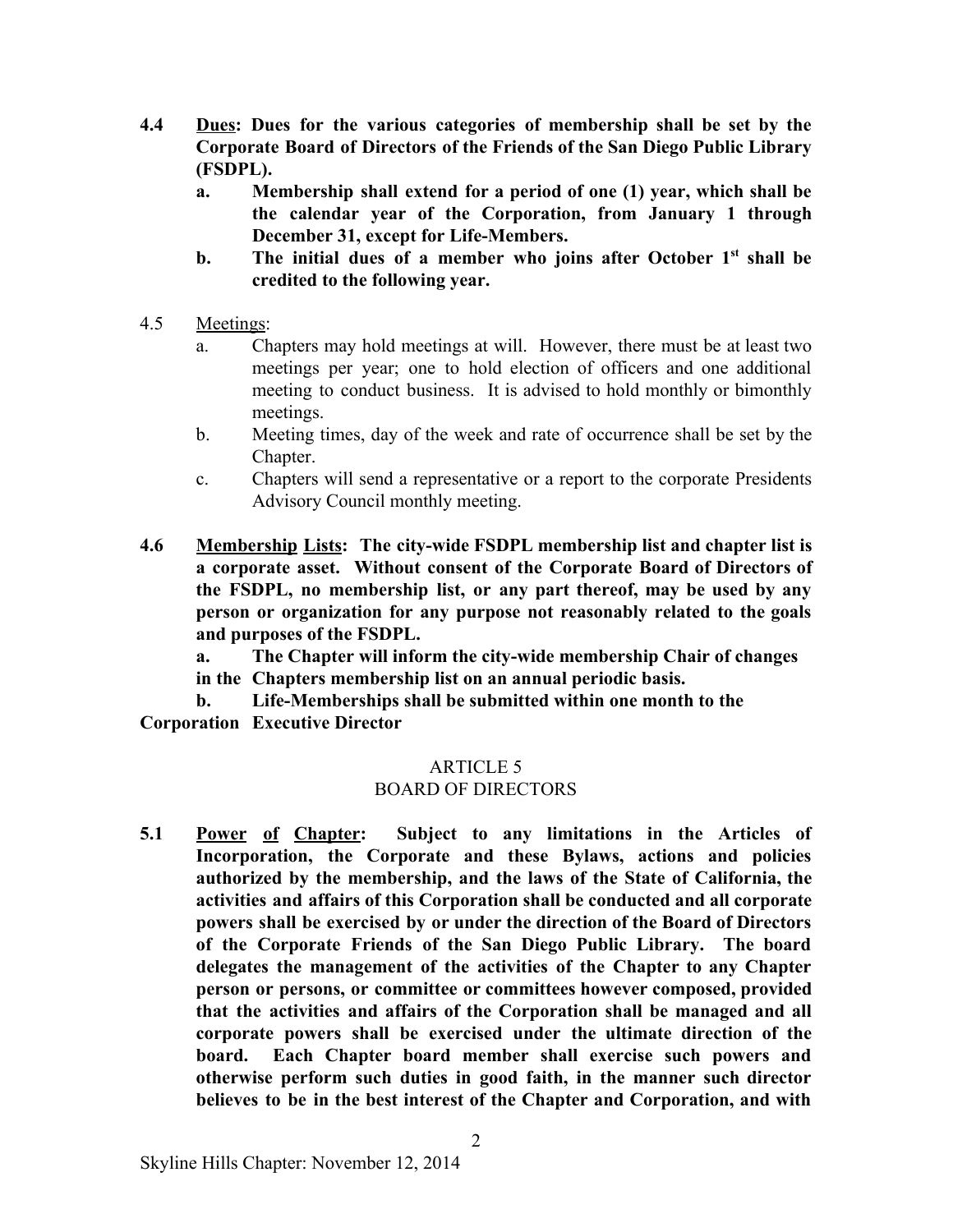**such care, including reasonable inquiry, using ordinary prudence, as a person in a like position would use under similar circumstances, in accordance with Section 5231 of the California Nonprofit Public Benefit Corporation Law.**

- 5.2 Number of Board members: The number of Board members of the Chapter shall consist of a minimum of three (3) elected officers, and up to eight (8) elected board members.
	- a. Members shall be elected yearly at a meeting determined by the Chapter. The month of the election shall be recorded at Corporate. As the Corporate has its election in September it is advised the Chapters should do likewise.

### **b. Election results and any subsequent changes shall be submitted to Corporate within one month.**

### **c. At all times, the number of elected board members must be greater than the number of appointed board members.**

- 5.3 Officers of the Board: The officers of this Chapter shall include at the minimum, the President, Secretary and Treasurer. One person may serve in two positions. The position of President may be shared with one other board member to allow for co-Presidents
- **5.4 Compensation: Chapter members shall not receive compensation for their services and may not be employees of the corporation; however, reimbursement of expenses may be paid, as determined by resolution of the chapter to be just and reasonable**.
- 5.5 Place of meetings: Meetings of the Chapters shall be held at the local library. Any meeting, regular or special, may be held by conference telephone or similar communication equipment, or email correspondence so long as all board members participating can see all written communication or hear one another.
- 5.6 Quorum for meetings: A 51% majority of the currently seated elected members of the Board constitutes a quorum.

No business shall be considered by the board at any meeting at which a quorum, is not present, and the only motion which the President shall entertain at such meeting is a motion to adjourn.

The board at a meeting at which a quorum is initially present, may continue to do business regardless of a loss of that quorum due to a withdrawal of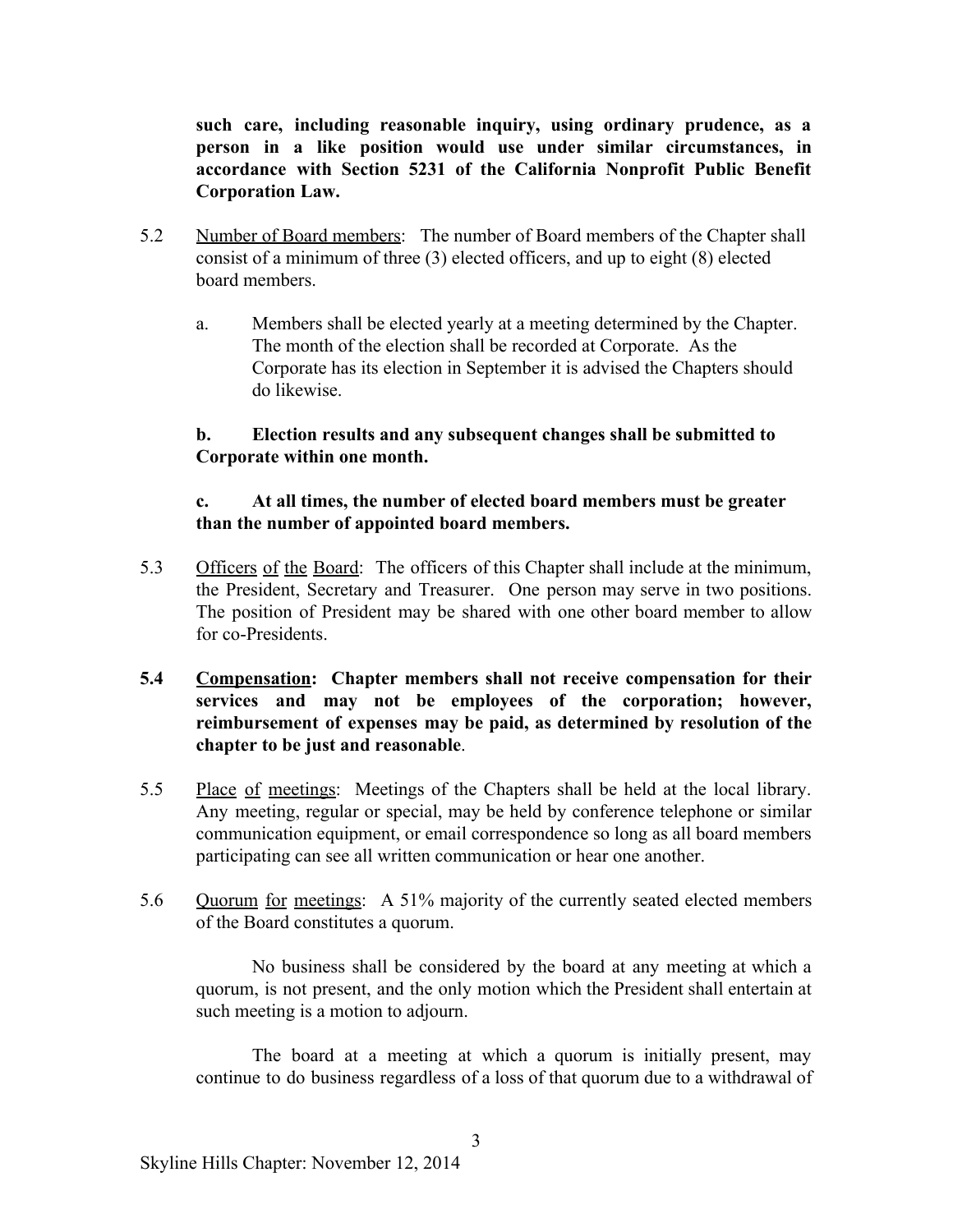board members from the meeting, provided that any action thereafter taken must be approved by at least a majority of the required quorum.

- **5.7 Majority action as board action: Every act or decision done or made by a majority of the board present is the action of the Chapter. The Board may not act if in conflict with the Articles of Incorporation or Bylaws of the Corporation, or provisions of the California Nonprofit Public Benefit Corporation Law, particularly those provisions relating to appointment of committees (Section 5212), approval of contracts or transactions in which a board member has a material financial interest (Section 5233) and indemnification of the board (Section 5238e).**
- 5.8 Conduct of meetings: Meetings of the Board of Directors shall be presided by the President, or in his or her absence, by a board member chosen by a majority of the board members present at the meeting. The Secretary of the chapter shall act as secretary of all meetings of the board, provided that, in their absence, the presiding officer shall appoint another person to act as Secretary of the meeting.

Deliberations of the Board shall be governed by the current edition of Roberts Rules of Order, when not in conflict with these bylaws.

- **5.9 Action by unanimous written consent without meeting: Any action required or permitted to be taken by the Board members under any provision of law may be taken without a meeting, if all members of the board shall individually or collectively consent in writing to such action. Such written consent or consents shall be filed with the minutes of the proceedings of the Board. Such action by written consent shall have the same force and effect as the unanimous vote of the directors. Any certificate or other document filed under any provision of law which relates to action so taken shall state that the action was taken by unanimous written consent of the Board of Directors without a meeting and that the Bylaws of the Corporation authorize the directors to so act, and such statement shall be prima facie evidence of such authority**.
- **5.10 Vacancies: A vacancy shall be filled by seeking a candidate approved by majority vote of the Board members present when a quorum is present. Each board member chosen will serve until the next annual meeting at which time the position will be filled according to Article Seven (7). Dismissal, resignations or abandoned positions shall be filled per Corporate Bylaws.**
- 5.11 Terms of Office: The Officers and Board members shall be elected yearly.
- 5.15 Duties of the Chapter Officers and Board: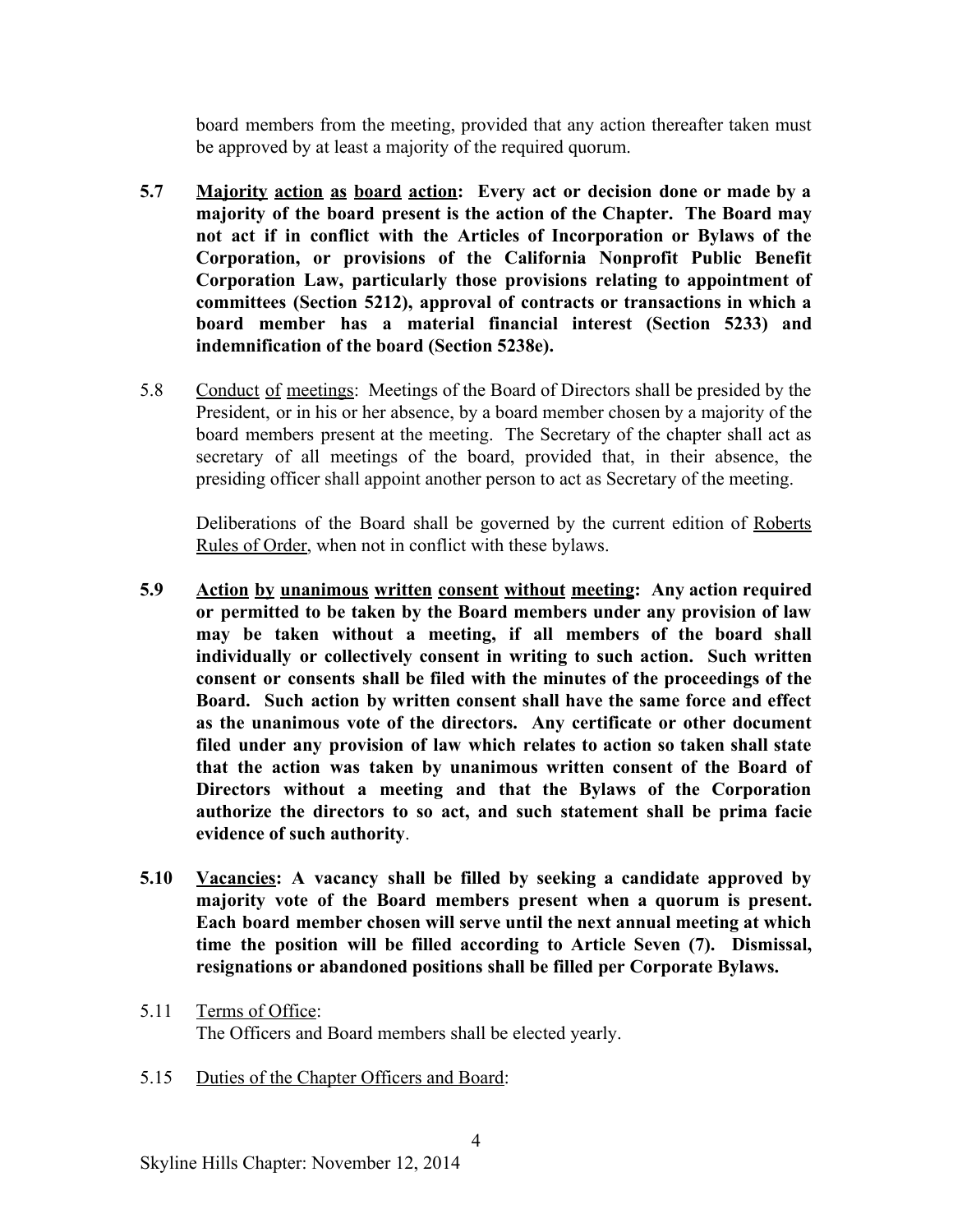- a. Duties of the President.
	- 1. Shall preside at all meetings of the Chapter.
	- 2. Shall be an ex-officio member of all committees (should there be any, except the Nominating Committee.)
	- 3. Shall have active management of all business of the Chapter.
	- 4. Shall see all orders and resolutions of the Board are carried into effect.
	- 5. Shall exercise such other powers and perform other duties as shall be determined from time to time by the Board members.
- b. Duties of the Secretary.
	- 1. Shall record the minutes of the Chapter meetings to include all actions and votes of each action.
	- 2. Shall see record management is appropriately maintained in the Chapter files.
- e. Duties of the Treasurer.
	- 1. Shall be responsible for the fiscal accounting and budgetary functions required in the operation of the Chapter.
	- 2. Shall recommend to the Board members the time and amounts of contributions to be made by the Friends to the San Diego Public Library.
	- 3. Shall promptly cause to be deposited all funds into the checking account and be authorized to pay all bills up to a \$500.00 limit. Payments over \$500 must be approved in advance by a majority vote of the Board members, with the exception of funding that fulfills requirements of restricted grants/gifts.
	- **4. Shall review Chapter financial reports, and incorporate these reports into the final chapter report, to be submitted to the Corporation by August 15.**
	- **5. Shall notify Corporate Treasurer of individual donors, who give a cumulative donation of \$5000 or more, within a Fiscal Year.**
- f. Additional Officers may be added as needed per Chapter action.

# ARTICLE 6

# COMMITTEES

6.1 Committees. The Chapter may appoint committees which may include or consist of persons who may or may not be members of the board. These additional committees shall act in an advisory capacity only to the Board.

# ARTICLE 7

# ELECTIONS AND ANNUAL MEETING

Skyline Hills Chapter: November 12, 2014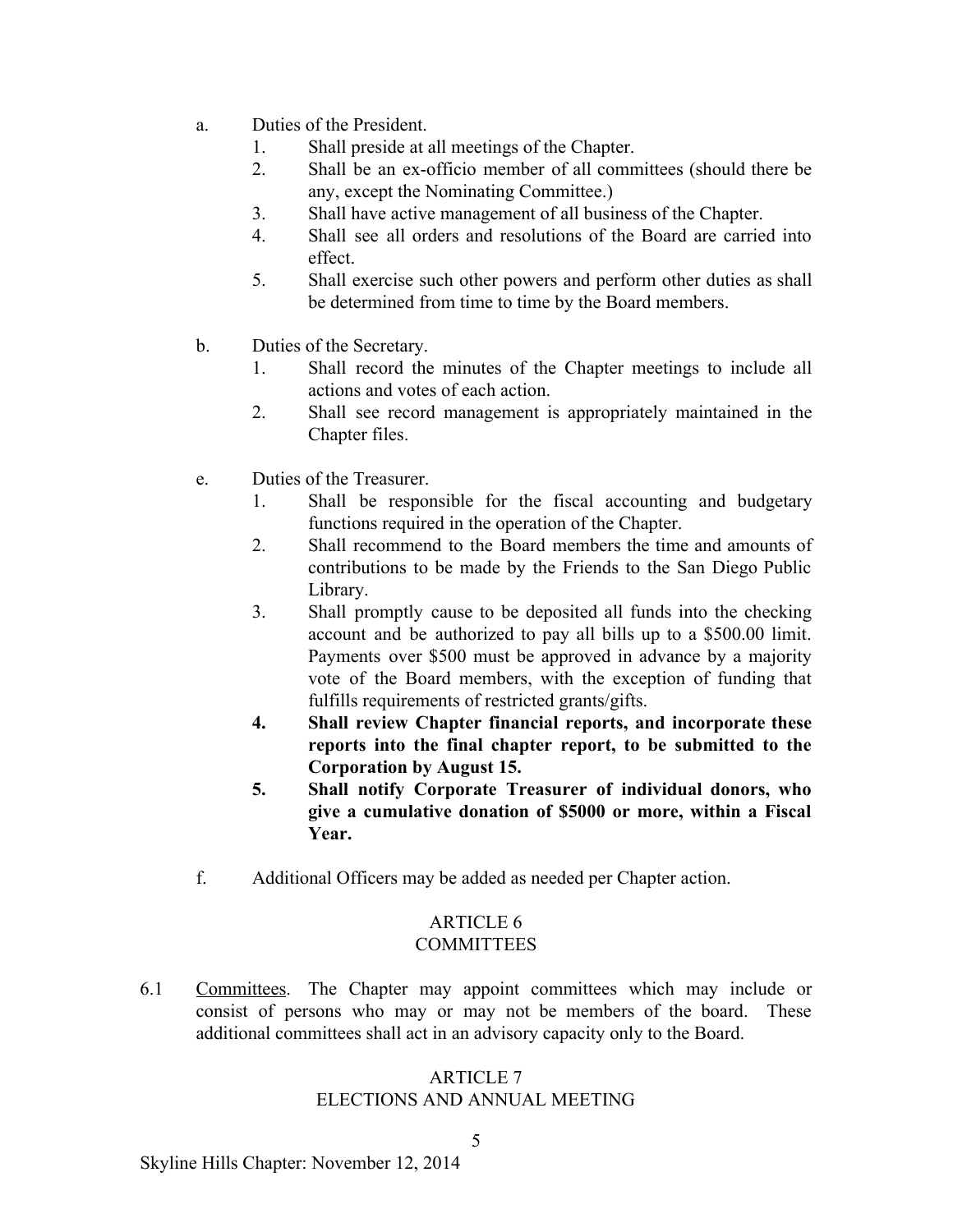**7.1 Each Chapter shall conduct an annual meeting, date and time to be determined by the Chapter.** It is suggested to hold this meeting in September.

### **7.2 All members of the Chapter shall have a vote to elect board members and officers.**

7.3 A quorum of the Chapter will exist for the annual meeting with 51% of the previously elected Chapter board in attendance.

# ARTICLE 8 INDEMNIFICATION BY CORPORATION OF DIRECTORS, OFFICERS, EMPLOYEES AND OTHER AGENTS

- **8.1 Right of Indemnity: To the fullest extent permitted by law, this Corporation shall indemnify its directors, officers, employees, and other persons described in Section 5238(a) of the California Nonprofit Public Benefit Corporation Law, including persons formerly occupying any such position, against all expenses, judgments, fines, settlements and other amounts actually and reasonably incurred by them in connection with any "proceeding," as that term is used in that Section, and including an action by or in the right of the Corporation, by reason of the fact that the person is or was a person described in that section. "Expenses," as used in this bylaw, shall have the same meaning as in Section 5238(a) of the California Nonprofit Public Benefit Corporation Law.**
- **8.2 Approval of Indemnity: On written request to the board of directors by any person seeking indemnification under Section 5238(b) or Section 5238(c) of the California Nonprofit Public Benefit Corporation Law, the board shall promptly determine under Section 5238(e) of the California Nonprofit Public Benefit Corporation Law whether the applicable standard of conduct set forth in Section 5238(b) or Section 5238(c) has been met, and, if so, the board shall authorize indemnification.**
- 8.3 Advancement of Expenses: To the fullest extent permitted by law and except as otherwise determined by the board of directors, expenses incurred by a person seeking indemnification under Section 8.1 and 8.2 above of these Bylaws in defending any proceeding covered by those Sections shall be advanced by the Corporation before final disposition of the proceeding, on receipt by the Corporation of an undertaking by or on behalf of that person that the advance will be repaid unless it is ultimately determined that the person is entitled to be indemnified by the Corporation for those expenses.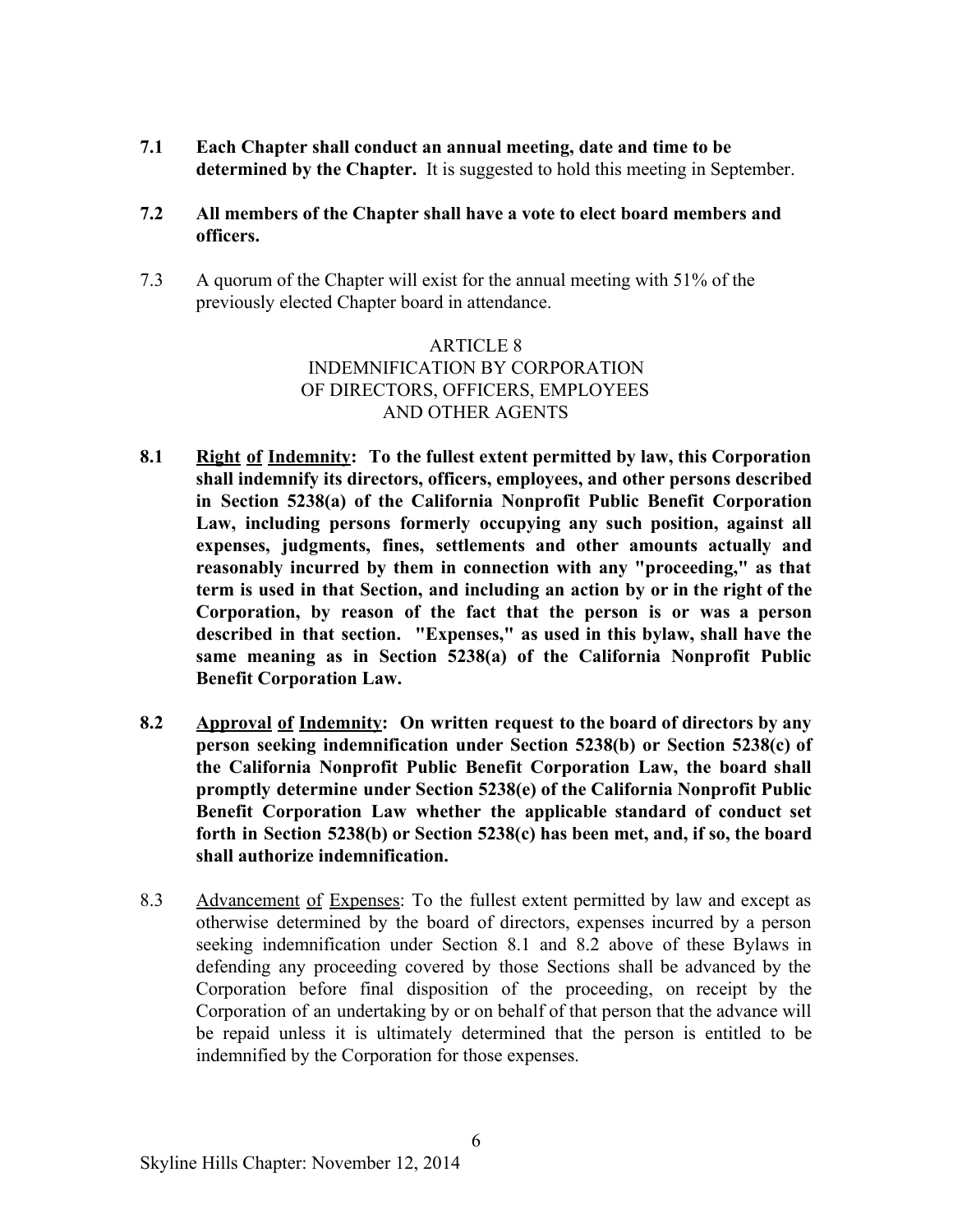- 8.4 Insurance for Corporate Agents: The board of directors may adopt a resolution authorizing the purchase and maintenance of insurance on behalf of any agent of the Corporation (including a director, officer, or other agent of the Corporation) against any liability other than for violating provisions of law relating to self-dealing (Section 5233 or the California Nonprofit Pubic Benefit Corporation Law) asserted against or incurred by the agent in such capacity or arising out of the agent's status as such, whether or not the Corporation would have the power to indemnify the agent against such liability under the provisions of Section 5238 of the California Nonprofit Public Benefit Corporation Law.
- 8.5 Insurance for Corporation: In order to obtain the full benefit of the limitation of liability set forth in subsections mentioned above, the Corporation shall make all reasonable efforts in good faith to obtain and maintain liability insurance in the form of general liability policy for the corporation. Additionally, Chapter events may require notification to the Corporation of such events, to extend coverage over these events.

### ARTICLE 9

### CORPORATE RECORDS, RESPONSIBILITY AND REPORTS

- **9.1 Records: The Chapter shall maintain adequate and correct accounts, books and records of its business and shall maintain minutes of the proceedings of the board of directors. Accounting records shall be forwarded to and maintained at the corporate offices 4193 Park Blvd, San Diego, CA 921032501. All other such books, records and accounts shall be kept at the Branch or another equally accessible location.**
- 9.2 Checks, Drafts, Notes, Etc. All checks, drafts or other order for payment of money, notes or other evidences of indebtedness, issued in the name of the payable to the Chapter, shall be signed or endorsed by such person or persons and in such manner as shall be determined from time to time by resolution of the board of directors.
- 9.4 Authority to Execute Contracts: The board members, except as otherwise provided in the Bylaws, may authorize any officer or officers, agent or agents, to enter into any contract or execute any instrument in the name of and on behalf of the Chapter with approval of the Corporation of the Friends of the San Diego Public Library. All contracts which will not cause a financial obligation beyond the current financial security of the Chapter may be entered into without corporate approval.
- **9.5 Financial Statements. A copy of the annual financial statements and supporting material of the Chapter shall be kept on file at the corporate office.**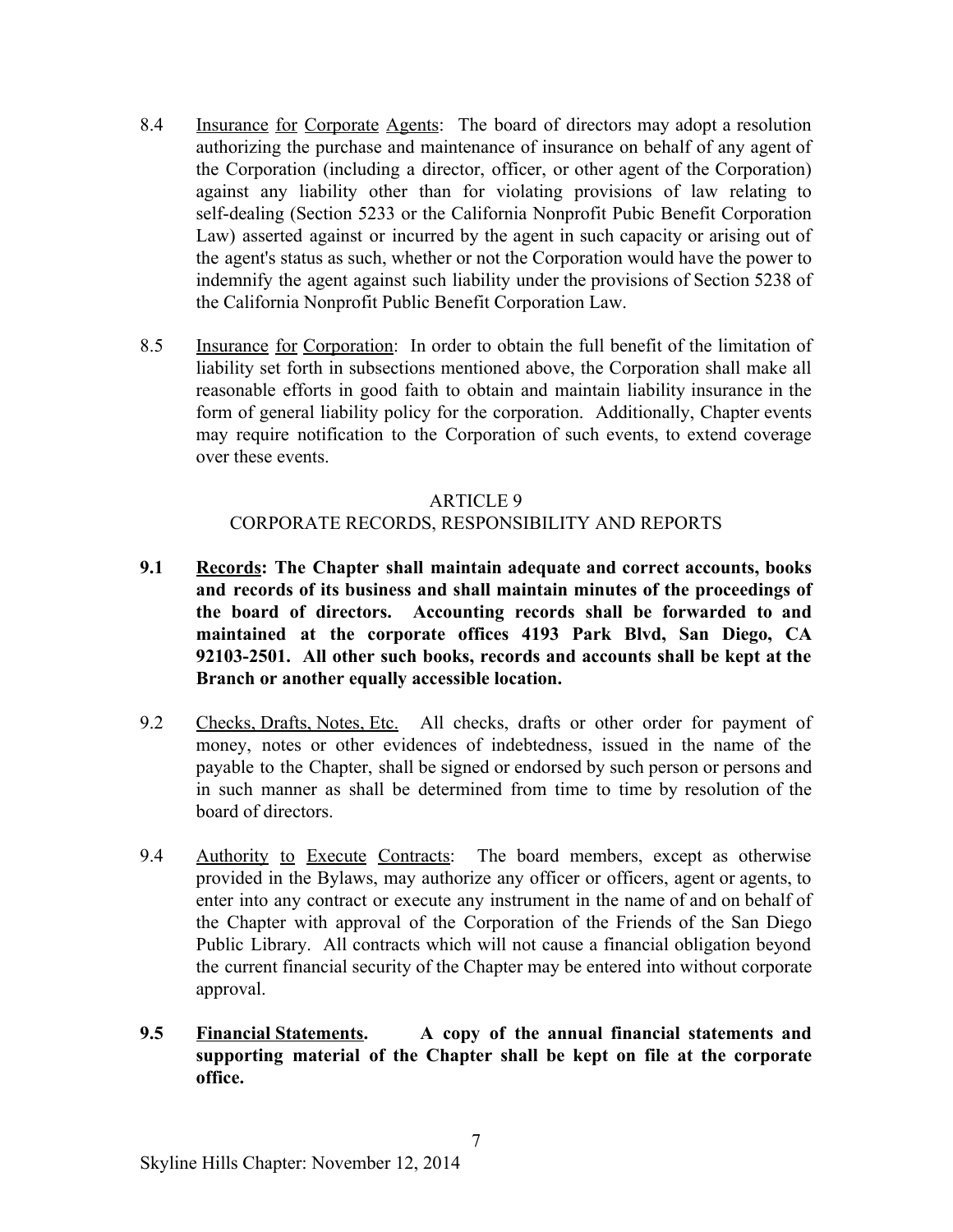9.6 Donations: The Chapter may accept gifts, legacies, donations, and/or contributions in any amount and any form upon such terms and conditions as may be decided from time to time by the Chapter Board members.

a. All donations over the amount of Life Membership amounts may be given a Life Membership and/or an additional Life Membership, should they already have one. All Life Memberships shall be recorded with the corporate office within one month.

b. All donations over the \$250 shall be recorded with the corporate office via form FOL-M-3.

**c. All donations over \$5000, regardless if the donor wants to remain anonymous or not, must be reported to the Corporate Treasurer, per IRS ruling. Information required for this report is included on form FOL-M-3.** 

**9.7 Political Activities: The Chapters, their officers and/or board shall refrain from any intervention in any political campaign on behalf of, or in opposition to, a candidate.**

**a. The Chapter shall not make any political or lobbying expenditure, or undertake fund raising activity, which will result in the loss of, or otherwise adversely affect the status as a taxexempt organization under the current Internal Revenue Code.**

**b.** Lobbying expenditures for library-related issues are permissible **within specific limitations.**

**c. No political or lobbying activities can take place on City owned property.**

### **ARTICLE 10 PROPERTY OF CORPORATION**

- **10.1 Property used Exclusively for Charitable Purposes. During the existence of this Chapter, the assets and property of this Chapter, including all personal property and all real property wherever situated, shall be irrevocably dedicated, held, used and applied exclusively to promote and further the general charitable purposes and objective of the Corporation, as set forth in the Articles of Incorporation.**
- **10.2 Distribution of Assets upon Dissolution. The assets and property of this Chapter are irrevocably dedicated to charitable purposes, and no part of the net income or assets shall ever inure to the benefit of any private person. Upon the dissolution and winding up of the Chapter, its assets remaining after payment or provision for payment, of all debts and liabilities shall be relinquished to the Corporate Friends of the San Diego Public Library.**

### **ARTICLE 11 AMENDMENT OF BYLAWS**